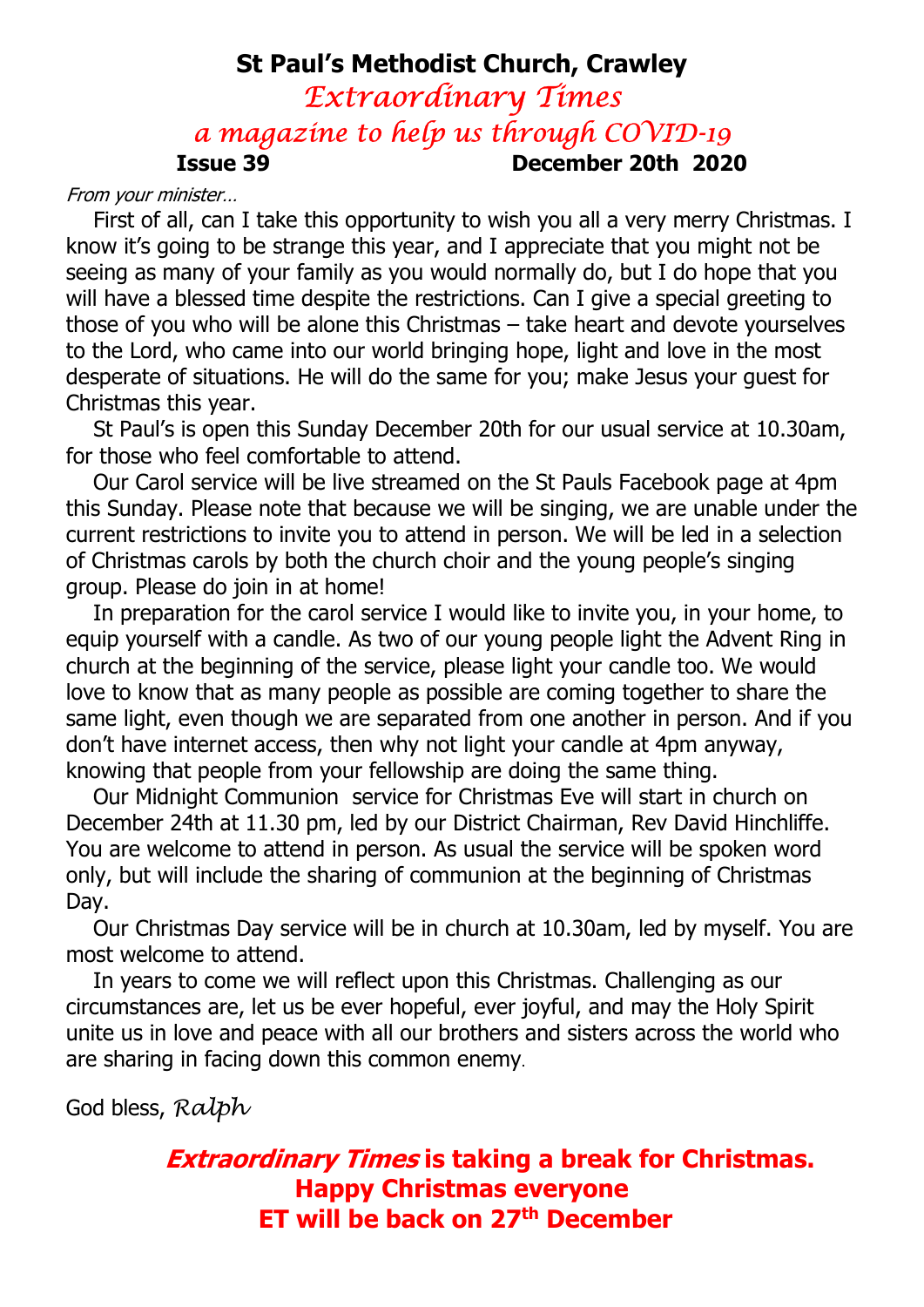## What's On

Sunday 20<sup>th</sup> December 10:30am Worship with Rev Clive McKie Sunday 27<sup>th</sup> 10:30am Miss Lorraine Valler Note that all services are at St Paul's and livestreamed from our Facebook page

\*\*\*\*\*\*\*\*\*\*\*\*\*\*\*\*\*\*\*\*\*\*\*\*\*\*\*\*\*\*\*\*\*\*\*\*\*\*\*\*\*\*\*\*\*\*\*\*\*\*\*\*\*\*\*\*\*\*

# Christmas at St Paul's

Sunday 20<sup>th</sup> 4pm *Carol service with Rev Ralph Ward* Online only Christmas Eve 11:30pm *Communion with Rev David Hinchliffe* Christmas Day10:30am Celebration with Rev Ralph Ward



\*\*\*\*\*\*\*\*\*\*\*\*\*\*\*\*\*\*\*\*\*\*\*\*\*\*\*\*\*\*\*\*\*\*\*\*\*\*\*\*\*\*\*\*\*\*\*\*\*\*\*\*\*\*\*\*\*\*

### In your prayers

**Pray for** those will be alone this Christmas

Continue praying for Sumangali (Kaanji Thanmbipillai's sister-in-law) now recovering from surgery at home; Jean and Geoff Rose; members of our own church community who have contracted the Covid virus and for those you know who need prayers at this time.

**Send** your prayer requests to ask.stpauls@gmail.com Permission must be received from a person before their name is put on the Church prayer list

## Christmas cards for St Paul's

 Sadly, because of the current Covid rules, it is not possible to have our usual Christmas internal post to exchange cards with each other. We must also ask you not to use the pigeonholes in the church, or to pass cards to each other on the church premises. This year, please use the Royal Mail postal service to send cards to your St Paul's friends or, perhaps this once, send E-cards. There are some excellent online suppliers and you can even design your own with some of them.

The internal post has been one of our regular ways of raising funds for *Action* for Children. Last year, along with some of the church cash collections over Christmas and refreshment money, we were able to send them £151. So that we don't let them down in this most difficult of years, please consider making a donation on the Action for Children website, or by phone to 0300 123 2112 .

Many thanks, Sheila Jones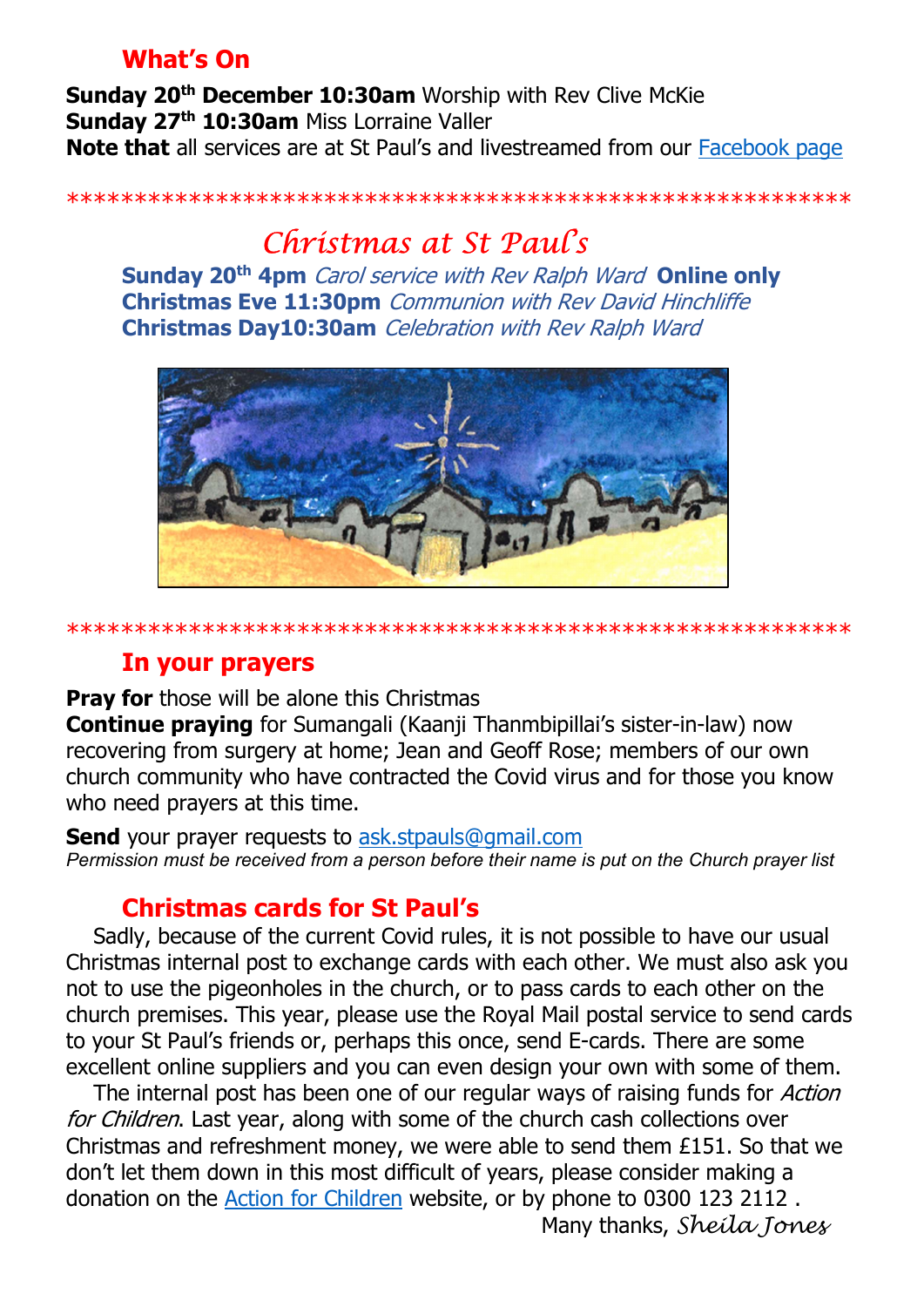What's a Welkin?

1. Hark, how all the Welkins the fluis of lings

Do the words in the picture above look a bit familiar? This is part of the original manuscript of Charles Wesley's carol Hark the herald angels sing written in 1738, within a year of his profoundly spiritual conversion experience. There are, though, a couple of differences to the words we sing every year. In the first line we see 'the Welkin', an archaic word meaning 'the vault of heaven' and in line two, Jesus is called the 'King of Kings'. These were changed in a new edition of 1753 to the words we know. The tune also underwent a change. Originally it was sung to the Easter hymn tune 'Christ the Lord is risen today' but, nearly a hundred years later, the 'official' tune was changed to the much more joyous one by Felix Mendelssohn that we now enjoy singing every year.

(Extracted from a longer article, with more fascinating information about this carol, on The Methodist Church website by Charlotte Hoare, Special Collections Librarian, John Ryland's Library, Manchester. Read the whole thing here )

#### Second verse challenge

Here are the first lines of the second verses of some familiar Christmas carols. Can you tell what they all are? Answers on the last page.

- 1 Shepherds in the fields abiding
- 2 Clear shining light
- **3 Happy all who hear the message**
- 4 Still through the cloven skies they come
- 5 He laid his glory by
- **6 Worship we the Godhead**
- 7 O morning stars together
- 8 Lo, within a manger lies
- 9 Star of silver sweep across the sky
- 10 Cradled in a stall was he

#### What to do with left-over Christmas pudding Having any left-over is a strange idea, but just in case….

Soften some vanilla ice cream. Crumble the left-over pudding. Mix it into the ice cream. Refreeze. **Eat Yummy!**